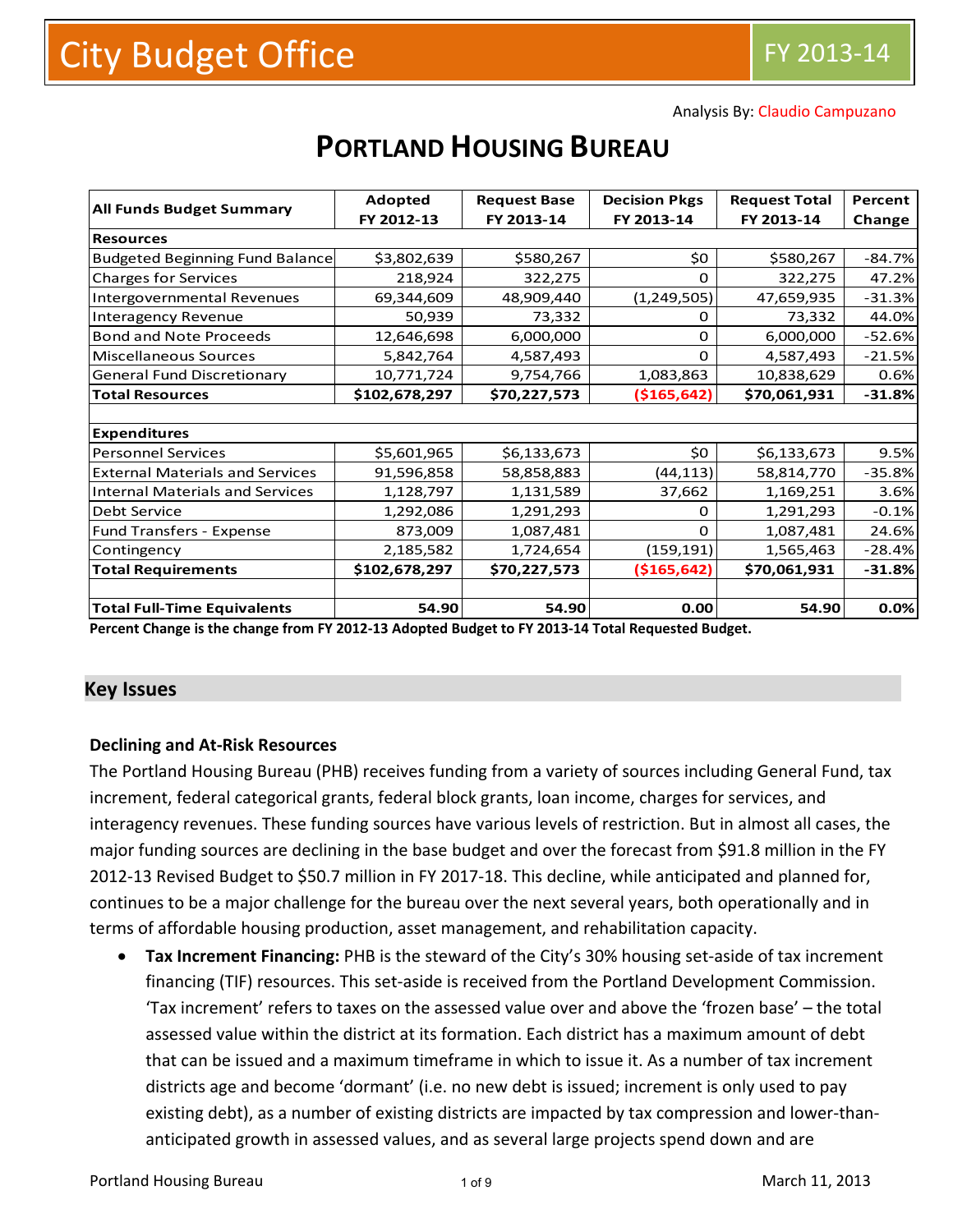completed, the bureau's forecasted tax increment resources shrink in the short‐term then stabilize in the medium‐term, going from a \$41.2 million budgeted in FY 2012‐13 to a forecast \$21.5 million in FY 2017‐18. As more of the existing districts go dormant, the long‐term forecast will be dependent on the newly-created education district and any other districts that are formed. Tax increment is also largely restricted to the development or rehabilitation of physical assets. Caps on the staffing, indirect, and overhead that can be charged are not strict, but it is expected that these administrative charges will stay in roughly the same proportion to project costs.

- **Block Grants:** The City receives several grants as part of a formula the Community Development Block Grant (CDBG) and the HOME grant are the larger ones and the Housing for People with AIDS (HOPWA) grant and the Emergency Solutions Grant (ESG) are smaller but still significant. As funding at the federal level declines (as it has relatively steadily for the last 10 years), the City receives less and less. In 2003, the CDBG allocation was \$12.4 million. In 2012, it has dropped to \$7.7 million. With programmed reductions (i.e. 'sequestration') possible, PHB is assuming a further decline to \$6.9 million. HOME funding follows a similar pattern, going from \$5.1 million in 2003 to \$2.9 million in 2012 to \$2.6 million in 2013. Currently, the bureau is forecasting a stabilization of these resources in the five‐year forecast. Both of these resources are primarily for construction of hard assets, but both also have an administrative cap component – 20% for CDBG and 10% for HOME – that allows the bureau to charge portions of the staff costs and other overhead costs (for both the bureau and subrecipients) to the grants. Additionally, CDBG has a 15% Public Service cap component that allows for spending on certain services, as discussed below.
- **Program Income:** The bureau has a sizeable loan portfolio, primarily in the CDBG and HOME funds as well as the TIF Reimbursement Fund. While a portion of this portfolio is structured to generate program income through repayments, loans are often structured to achieve policy ends over income. These structures include, but are not limited to, equity gap loans and cash flow loans. The policy ends are typically lower operating costs for developers so that they can provide deeper rent subsidies or higher operating allowances on cash flow loans so that operators can provide more onsite supportive services. As a result of aggregate decisions over time, the performance of the portfolio has declined in cash terms. Combined program income from HOME and CDBG has declined from \$3.3 million in 2003 to \$1.4 million in 2012. This decline is expected to continue through the period of the forecast. Combined program income of \$862,000 is forecast for FY 2017‐ 18 in HOME and CDBG. It should be noted that this forecast is conservative in that it does not anticipate any unplanned loan payoffs or restructures. While the bureau has experienced some such payoffs in recent years, the expectation is that this activity has been driven by developers refinancing in the low‐interest rate environment and that this trend will diminish.
- **CDBG Public Service Cap:** A portion of the CDBG grant 15% can be spent more flexibly on services. The bureau uses a significant portion of this 'public service cap' to fund shelter and emergency services. The uses are covered more fully below. This cap (as well as the administration cap) is calculated based on both the grant award and program income. As both of these sources decline, so does this flexible funding source, putting pressure on the only other more flexible funding source – the General Fund. In addition to the decline in program income, the public service cap is impacted by recent, unanticipated increase in consumption of administration cap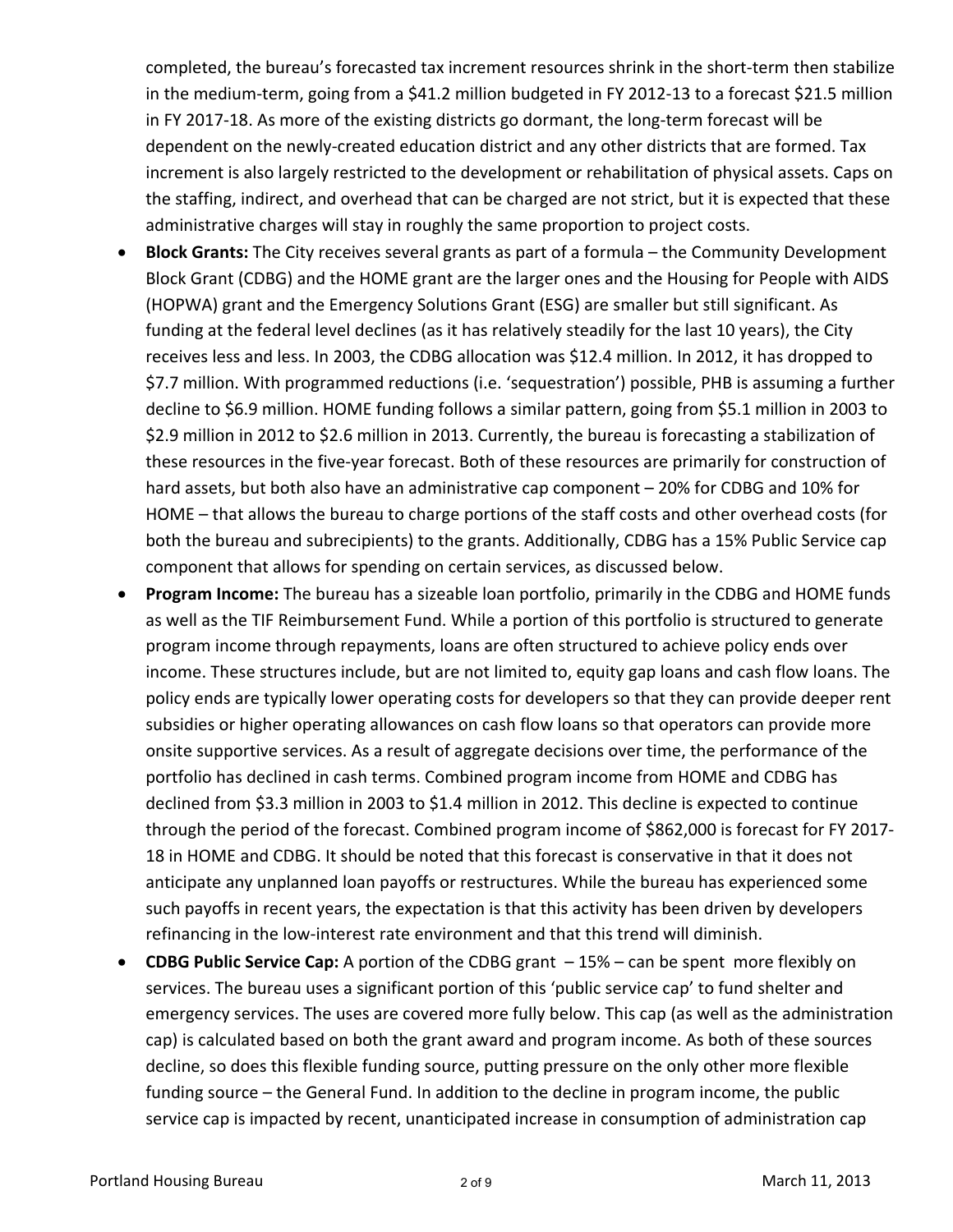resources as a result of a review by HUD of PDC's subrecipient administrative costs. This has required PHB to utilize a portion of the current year planning cap for those administrative costs.

 **General Fund:** This is the bureau's most flexible resource and, as such, is applied primarily to uses that are not easily accommodated by other sources. These uses include: homelessness activities – shelter, supportive housing, rent assistance, rental access – and homeownership and foreclosure education. In FY 2012‐13, roughly 45% of the bureau's General Fund budget is 'one‐time'. As part of the FY 2012‐13 process, however, that one‐time funding was converted to ongoing. In fact, that conversion and others are driving roughly one‐third of the reductions that the General Fund is projected to take in FY 2013‐14. PHB's requested budget includes funding at 90% of its new, ongoing base with 10% requested add packages, per Council direction.

#### **General Fund Base and CDBG Planning Cap Impacts**

Of a \$10.24 million General Fund base, \$8.78 million (86%) funds contracted services, \$0.55 million funds personnel (5.4%), and the remaining \$0.91 million (8.9%) funds other operational costs (interagencies, rent, utilities, professional and contracted services, etc.). This mix shifts slightly towards services (88.4%) with all requests since, with the exception of the Office of Management and Finance (OMF) add‐back, they all exclusively fund services. The result of this emphasis on contracted services is that any reduction – particularly one as large as the 10% base reduction this fiscal year – will necessarily impact those services.

As noted above, the CDBG public service cap has been impacted by declining CDBG allocation, program income, and disallowed program delivery expenses in PDC's Economic Opportunity Initiative (EOI). Consequently, reductions necessary as a result of the reduced planning cap were weighed along with reductions necessary to reach the 90% General Fund base. Items currently funded with the planning cap include shelter (\$0.8 million), supportive housing (\$0.2 million), homeowner education and counseling (\$0.2 million), rent assistance (\$0.1 million), fair housing (\$0.1 million), and staff costs (\$0.1 million).

Ultimately, the bureau excluded the Clark Center, a 90‐bed men's shelter from the planning cap base, but requested it as part of the General Fund add‐backs. This choice necessarily resulted in the elimination or reduction of a number of other programs from the base; these programs could not be added back as part of the bureau's 10% add‐backs. These include the following:

- A 4% reduction (\$27,000) for facility‐based permanent supportive housing
- A 5% reduction (\$72,190) for General Fund supported shelter other than the Clark Center and women's winter shelter (which was also fully excluded from the base but requested as an add‐ back in HC\_05)
- Elimination of support (\$23,500) to a provider of household goods to families and individuals in need
- Elimination of support (\$89,000) for a shared housing program
- A 45% reduction of support (\$33,272) for a tenant guarantee program. The remaining 55% of this program  $-$  \$40,000 – is requested as part of package HC 06
- A 23% reduction (\$46,649) in foreclosure prevention services
- Elimination of support (\$30,000) for an online affordable apartment listing service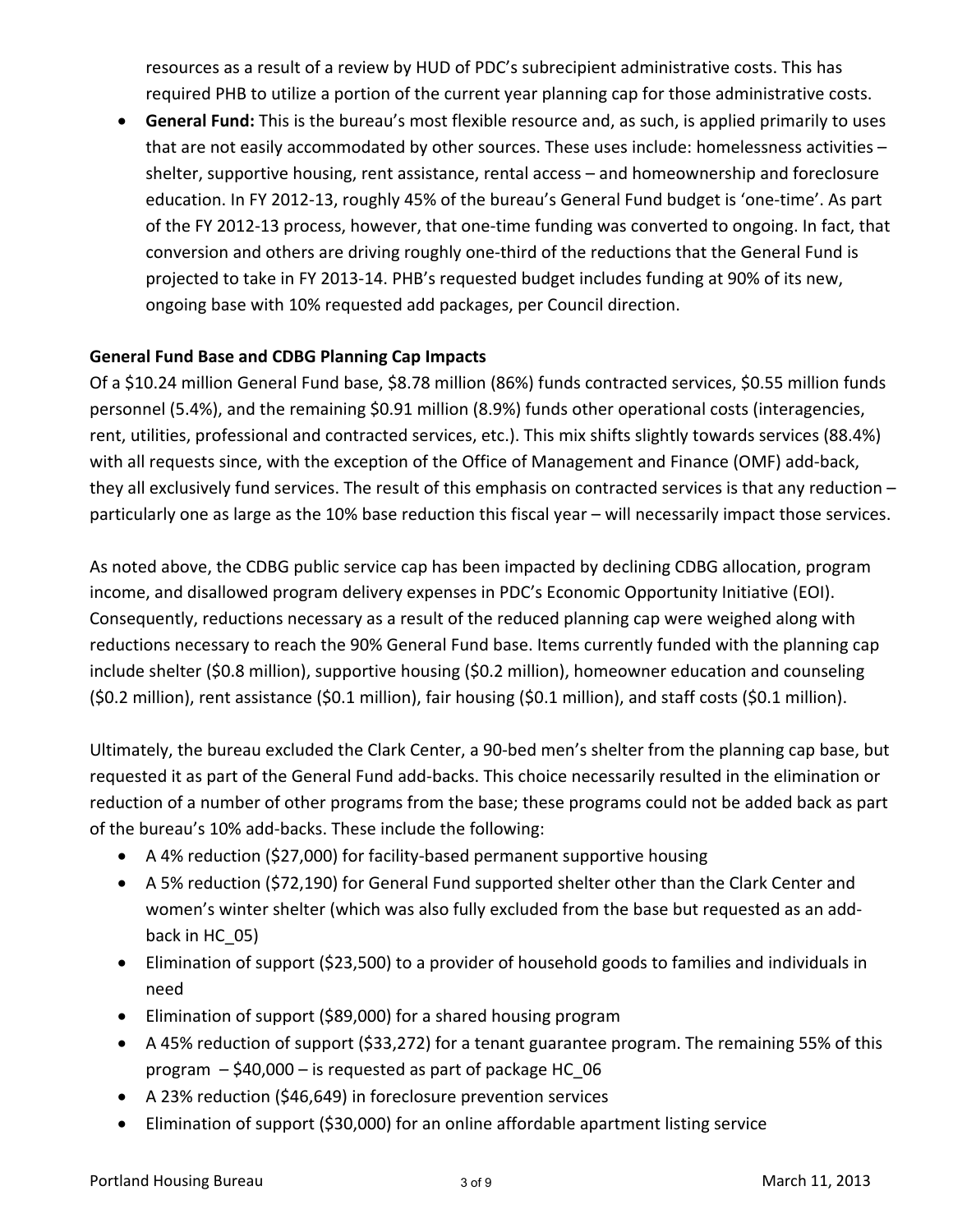CBO recommends accepting the above base reductions and considering the add‐backs as requested in the bureau‐identified priority order.

#### **Personnel Services Costs**

While total bureau staffing levels do not change, the Personnel Services (PS) costs projected by the bureau increase from a budgeted \$5.6 million in FY 2012‐13 to \$6.1 million in FY 2013‐14 – an 9.4% increase. This increase is driven by several factors including PERS rate increases (\$0.2 million), merit and cost of living adjustments (\$0.1 million) and the impact of the last round of collective bargaining (\$0.2 million). This increase comes on the heels of a very modest increase from FY 2011‐12 to the current year.

The overall PS increase as well as the impacts on the various funding streams have impacted how these staff costs are spread. CDBG, having been significantly impacted by the administration cap reductions, supports \$1.2 million of the staff costs in the requested budget, relative to \$1.6 million in the FY 2012‐13 revised budget. The Housing Investment Fund (HIF) increases by \$0.1 million, the General Fund increases by \$0.25 million, and the TIF Reimbursement Fund increases by \$0.7 million in staff costs. The increase in HIF is not sustained through the financial plan. The General Fund increase is not significantly above FY 2010‐11 and FY 2011‐12 actuals – the FY 2012‐13 Revised Budget represents a \$0.15 million reduction. Moreover, the requested FY 2013‐14 figure is more in line with the typical PS share by fund.

Since PHB was created in November 2009, the housing function (i.e. PDC/BHCD and now PHB) has eliminated over 20 positions, going from 75 positions in both agencies to 54.9 FTE budgeted in the FY 2013‐14 Requested Budget. CBO recommends that as total resources continue to decline over the forecast – primarily TIF and program income in various funds – the bureau continue to strategically manage staffing levels to align with those resource levels to maximize service delivery and affordable housing production and preservation.

### **Decision Package Analysis & Recommendations**

### **Federal Entitlement Grant Sequestration, HC\_01, (\$1,249,505)**

This package highlights reductions to programs related to anticipated federal grant reductions resulting from 'sequestration'. Programming cuts as part of this package include:

- \$610,987 reduction in CDBG-funded contracts, including \$322,000 for the Clark Center, \$211,491 for the economic opportunity contract with PDC, \$97,890 in short-term rent assistance, a 10% reduction (\$23,860) of the pass-through to the County for Bridgeview, and a \$6,250 reduction to the homeownership education and counseling program. The package also reflects an increase of \$50,504 (1%) to the housing development and rehabilitation program.
- \$292,039 reduction in HOME-funded contracts, primarily consisting of development opportunity funding.
- \$109,072 reduction in HOPWA contracts that fund supportive housing
- \$78,216 reduction in the Emergency Solutions Grant-funded portion (\$92,000) of the Clark Center; \$13,784 is shifted to short-term rent assistance (STRA)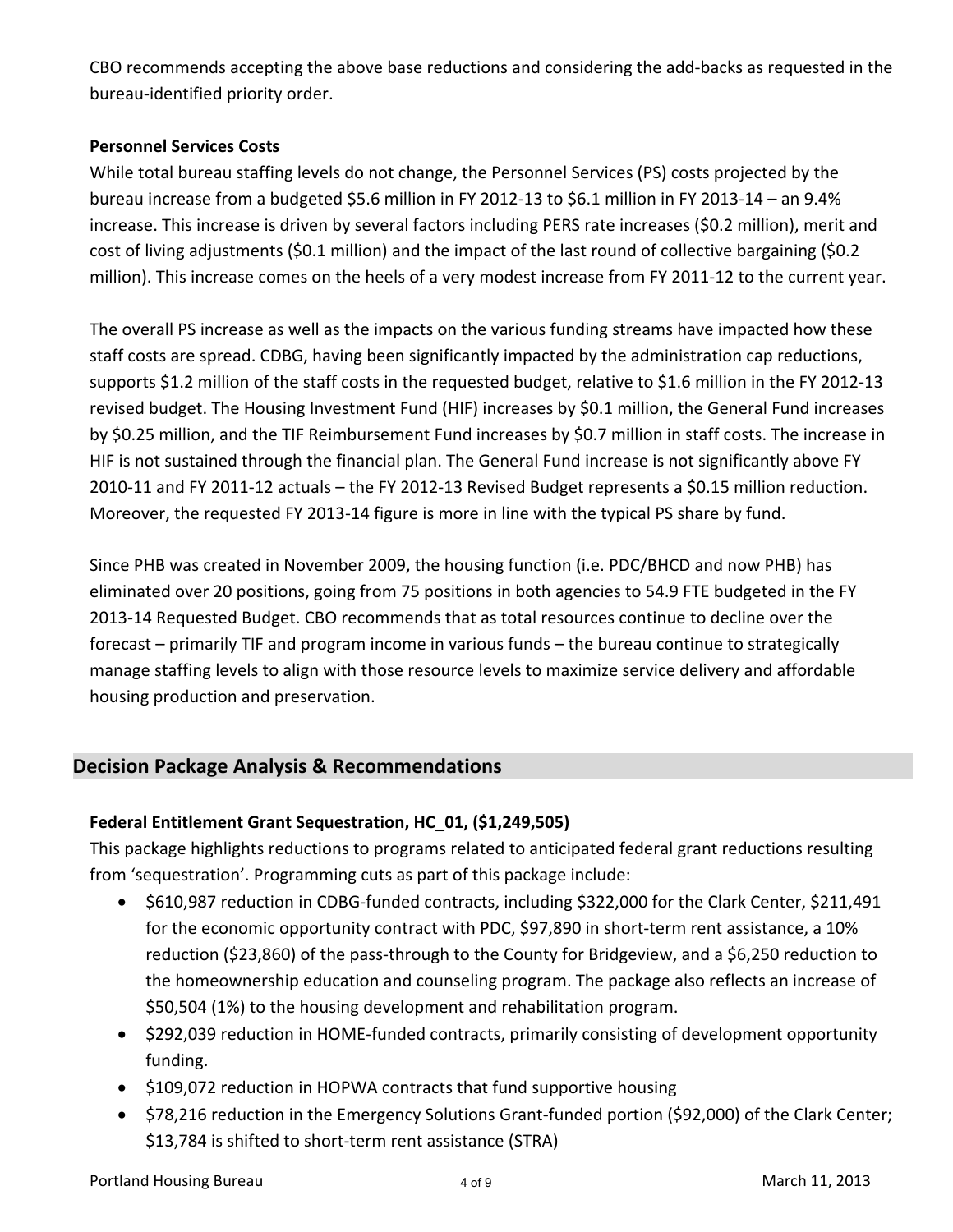• \$159,191 reduction in indirect/administrative costs associated with these grants

As noted in the Key Issues section above, a significant factor driving the service cuts (versus project funding) in this package is the reduction in available public service cap in the CDBG Fund. The total cap reduction from the FY 2012‐13 budget is \$450,000.

A portion of the overall reduction in this package (\$424,650) is requested to transition to General Fund in package HC\_04, discussed below.

### *CBO Recommendation: (\$1,249,505)*

### **Budget Note Clarification, HC\_02, \$327,635 in FY 2014‐15, \$172,467 ongoing (escalated) thereafter**

In the FY 2012‐13 Adopted Budget, CBO was directed to add \$4.6 million to PHB's Current Appropriation Level to replace the bureau's 'historic reliance on one-time funds.' This package requests that the new \$4.6 million ongoing be inflated at the external M&S inflation rate utilized by the City Economist for CAL in FY 2013‐14 and continue to be inflated each year thereafter. In order not to impact FY 2013‐14, the bureau has requested a one‐time retroactive amount in FY 2014‐15. The impact on five‐year balancing of this approach would be the same as an ongoing request for the 3.5% increase in the current year – a total of \$161,000; if approved by Council as ongoing, this amount would be inflated with CAL adjustments going forward.

While CBO does not recommend this increase based on the scarcity of General Fund resources, we do recommend that, should City Council choose to add this funding, it be done so as a current year add of \$161,000. This will effectively include it in any balancing scenario – something a budget note would not do – thus ensuring that it does not drive reductions in the FY 2014‐15 budget (as the \$4.6 million increase and others did as part of this budget).

### *CBO Recommendation: \$0*

### **Keep the Clark Center Open, HC\_04, \$424,650**

As noted above, PHB has identified the Clark Center for elimination as part of CDBG and ESG cuts. With those sources totaling \$414,000 and additional General Fund of \$124,700, the program in FY 2012‐13 is funded at \$538,700. In building the base budget, the bureau assumed the non-General Fund cut; therefore the bureau eliminated the \$124,700 General Fund portion for the program in the base budget. In order to backfill these reductions, the bureau has, with this package, requested to add back the program with General Fund resources totaling \$424,650, still significantly less than the current program. The bureau hopes that some federal funding – Emergency Solutions Grant (ESG) or CDBG – in excess of the current forecast will become available; otherwise PHB will work with the vendor to provide services with the reduced amount.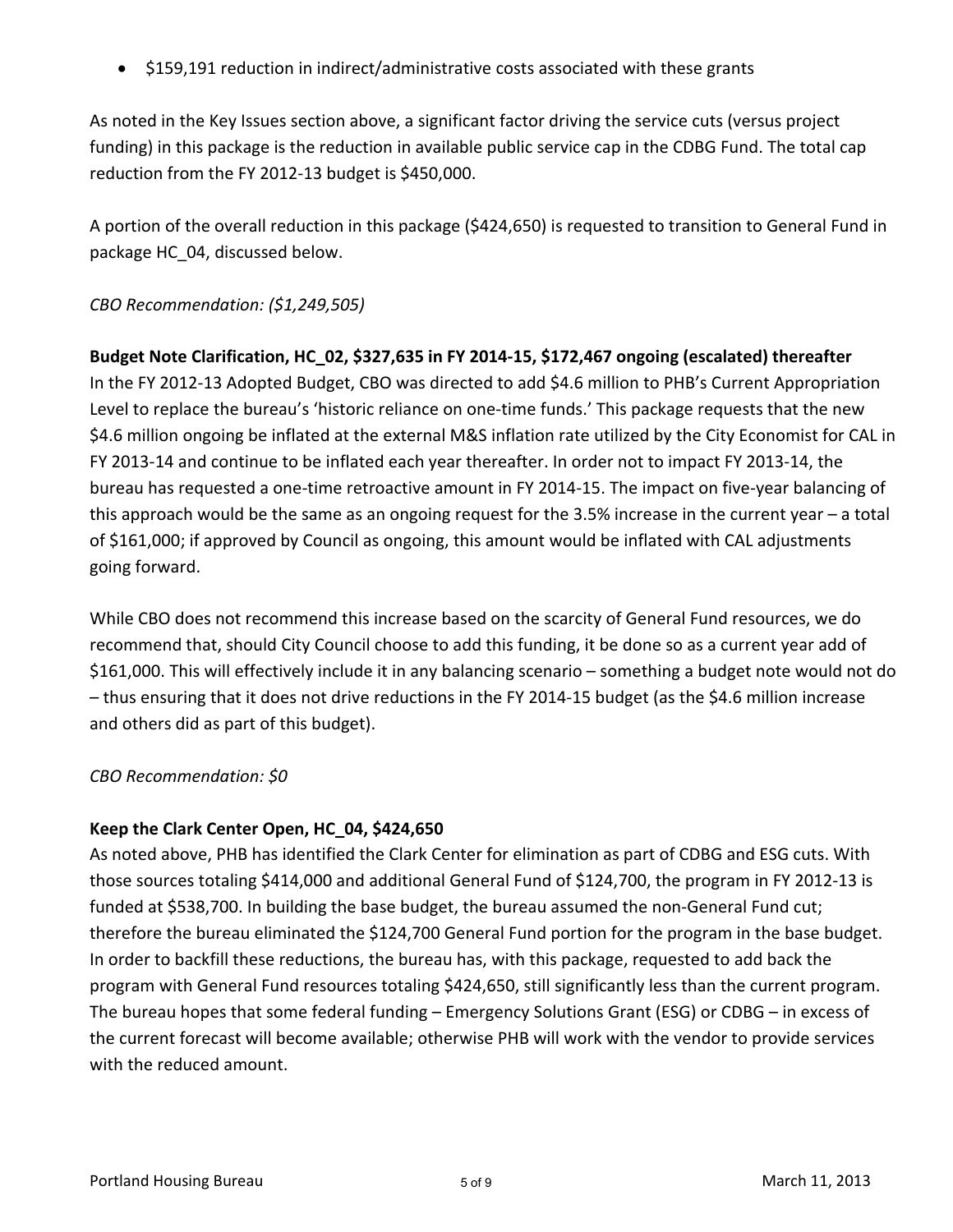Since this is roughly \$300,000 more than is currently funded with General Fund, the choice to prioritize backfilling the federal funding illustrates the earlier discussion under Key Issues, that several existing programs have been excluded from the base and not requested as add‐backs.

The Clark Center is a 90‐bed, year‐round men's shelter, representing half of the 180 year‐round men's beds funded by PHB and about 38% of the capacity citywide. At any given point, given the current capacity, there is a waiting list for these beds. The center is expected to serve 688 individuals in the current year, of which 43% will move to stable housing.

Despite the scarcity of discretionary General Fund resources, CBO recommends this request based on the immediate need of the clients served and the positive impact that sheltering the homeless has on the City's core public safety functions.

*CBO Recommendation: \$424,650*

## **Preserve the Safety Net, HC\_05, \$331,050**

This package would restore the following programs reduced in the 90% base:

- \$265,050 for winter shelter (of \$269,000 currently, \$279,000 inflation-adjusted), the entirety of PHB's funding for the facility
- \$45,000 for winter recuperative care, funding roughly 6% of the provider's existing capacity
- \$21,000 for the youth shelter pass-through to Multnomah County, adding back the roughly 10% reduction on the \$214,000 current level of support or roughly 5% of the program total, including County funds

The winter shelter portion of the request funds 70 beds for homeless women during the months of November through March. This would eliminate all PHB‐funded winter shelter beds for women. City‐ funded men's shelter beds were eliminated as part of the FY 2012‐13 budget. Currently, waiting lists exceed 150 individuals. While the City does not track where people on waiting lists end up, anecdotally, the bureau is aware that many remain on the street or in some other formal or informal shelter arrangement.

A part of the bureau rationale for eliminating this shelter in the base is that, operationally, it has been very challenging to identify and contract for these seasonal, minimal service sites. Consequently, the bureau prioritized year‐round shelter which is considerably more efficient to operate and can provide clients with greater connections to services.

The winter recuperative care portion of the package would continue funding a portion of the subrecipient's recuperative care program (RCP). PHB funds support roughly two slots of 34 and serve approximately 10 medically fragile homeless adults in a recuperative facility where they are connected with a medical provider and housing. Stays average from two to six weeks. Individuals served come from the streets and are identified through outreach efforts of RCP staff and other programs as well as referrals from other agencies. Services include medical evaluation upon entry, case management, coordination of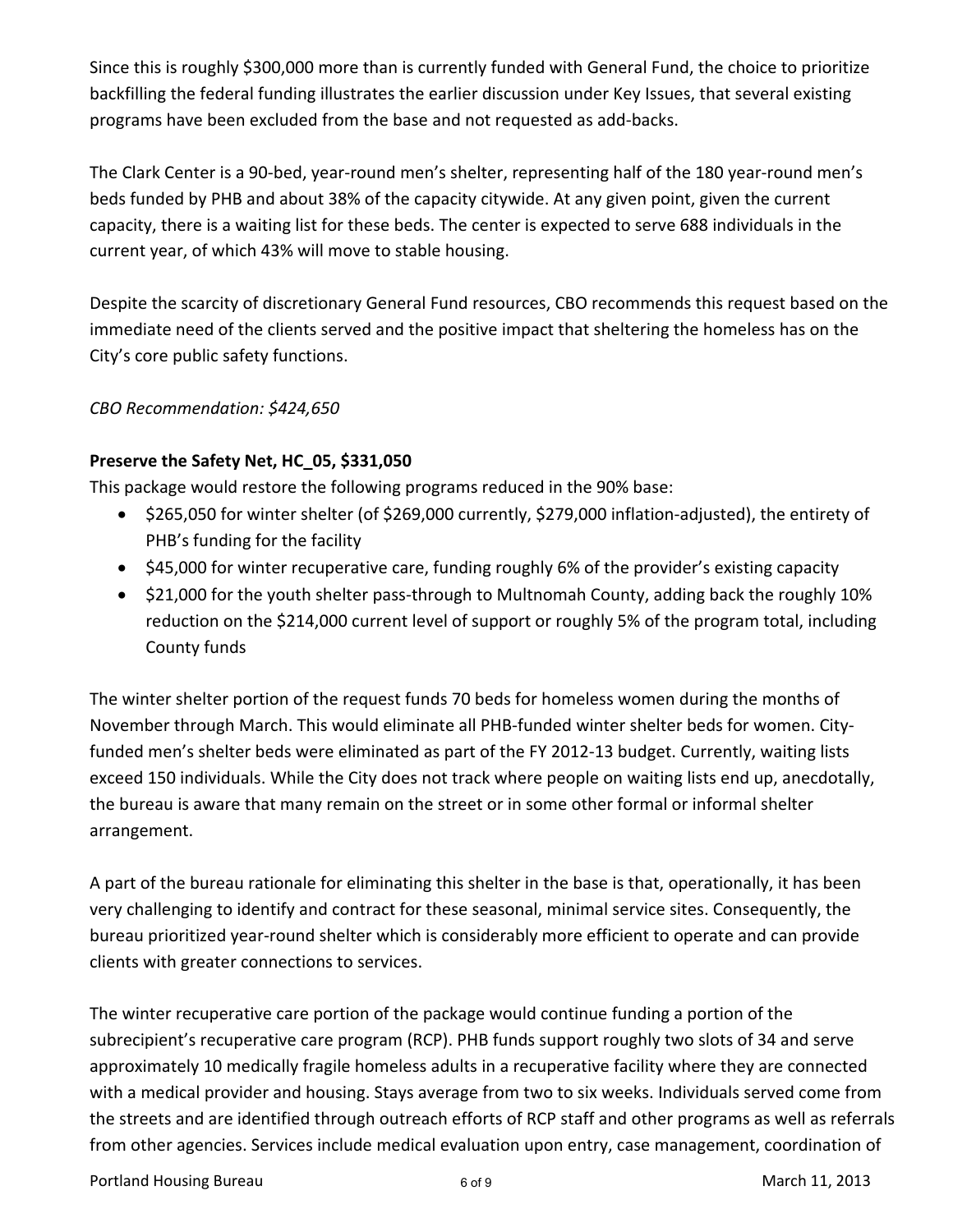medical appointments, assistance in accessing and utilizing the healthcare system, and linkages to supportive services.

The County pass-through request adds back funding for the City's share of youth shelter. The combined program is operated by the County and consists of 30 beds of short‐term shelter with supportive services. Given the current program delivery, roughly 230 youth per year receive shelter and case management and 50 will move into permanent housing. The bureau anticipates that the loss of funding by the County would result in a staffing reduction. While the number of beds available would remain the same, the caseload capacity at the shelter would diminish, leading to longer stays and 25 fewer individuals served and five fewer not placed into housing. Based on the lack of discretionary resources, CBO does not recommend funding for this request at this time.

### *CBO Recommendation: \$0*

#### **Permanent Housing & Access for Vulnerable Populations, HC\_06, \$216,300**

This package would add back a series of 5%‐6% reductions to various programs funded by PHB. In most cases, the reductions to the base would be allocated by the provider to minimize service impacts. Reductions will take the form of some combination of staff reductions or direct assistance (e.g. rent assistance) to clients. The impacts of the reductions have been estimated by the bureau based on past performance of the various programs. Based on those estimates, the package would add back:

- \$38,000 to restore one of two mental health outreach workers; this funding represents about 6% of the total mental health outreach budget. The remaining budget consists of rent assistance and services to clients. The bureau believes that these funds would still be fully utilized to serve clients; however, the fewer new clients will be engaged.
- \$3,800 to restore transitional housing and support for three individuals in recover from addiction
- \$13,350 to restore permanent housing placement and support of five homeless individuals with multiple disabilities
- \$37,000 to restore funding to Multnomah County for Youth Transitional Housing, allowing staff to serve 25 more youth
- \$81,150 to provide permanent housing placement and supportive services for nine chronically homeless families, the majority of whom are from communities of color
- \$3,000 to restore a 10% reduction to the production of a resource guide; this reduction will likely result in smaller print runs or fewer updates.

In addition, the package would restore \$40,000 for the Rent Well tenant guarantee program, representing 55% of the FY 2012‐13 funding.

Based on the lack of discretionary resources, CBO does not recommend funding for this request at this time.

*CBO Recommendation: \$0*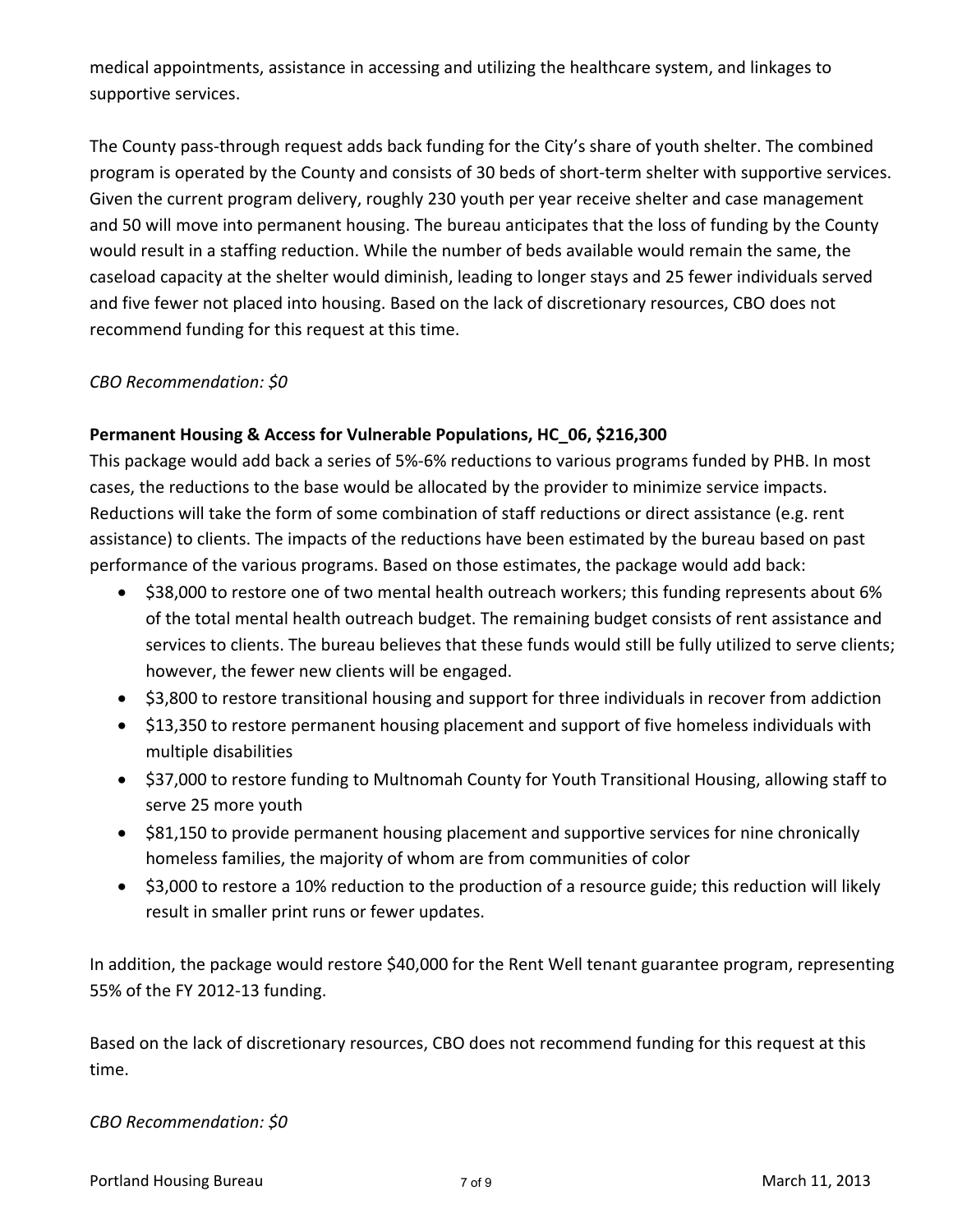### **Stabilize Families and Prevent Foreclosure, HC\_07, \$74,201**

This package would add back a portion of a \$122,600 reduction to the \$515,000 base. The elements added back include \$40,850 for Homebuyer 101 classes provided in a classroom setting. Funding supports vendor staff that conduct marketing, manage enrollment, and teach group homeownership counseling classes. According to PHB, without these classes, many low‐income households are intimidated by the process of home‐buying or may not realize that they are financially able to purchase a home; both of these issues are barriers to closing the homeownership gap. Without funding, the bureau would fund 20 fewer classes, reaching 670 fewer households.

The remaining \$33,351 in the package would restore a portion of the foreclosure prevention program which provides case management, foreclosure prevention counseling, and information and referrals to assist senior homeowners to retain their homes or transition to other affordable housing. It also provides case management to low‐income households facing the possibility of losing their homes. A total of 445 households are expected to receive foreclosure prevention services in FY 2012‐13. Without this funding, the bureau expects to be able to assist 400 households. The funding would allow them to assist an incremental 45 households. While both delinquency and foreclosure rates have declined in Portland since the height of the recession, both rates remain roughly double their pre‐recession levels.

Based on the lack of discretionary resources, CBO does not recommend funding for this request at this time.

#### *CBO Recommendation: \$0*

#### **OMF IA Add‐Backs, HC\_03, \$37,662**

As per budget direction, the Office of Management and Finance (OMF) internal service funds were asked to submit 90% of their current service level (CSL) budgets as their base and add packages to restore funding up to 100% of CSL. Bureaus were directed to match the OMF add‐back packages with a single decision package. The table below outlines the total requested add‐backs by service provider.

| <b>OMF Service</b>           | Amount |        |
|------------------------------|--------|--------|
| <b>EBS Services</b>          | \$     | 10,265 |
| <b>Facilities Services</b>   |        | 3,602  |
| Risk Management              |        | 3,038  |
| <b>Technology Services</b>   |        | 18,581 |
| <b>General Fund Services</b> |        | 2,176  |
| <b>Total Impact</b>          |        | 37,662 |

In response to add‐backs recommended in the OMF budget analysis, the CBO recommends \$1,822 in General Fund discretionary support to fund these packages. A full discussion of all of the OMF packages may be found in the OMF budget analysis.

*CBO Recommendation: \$1,822*